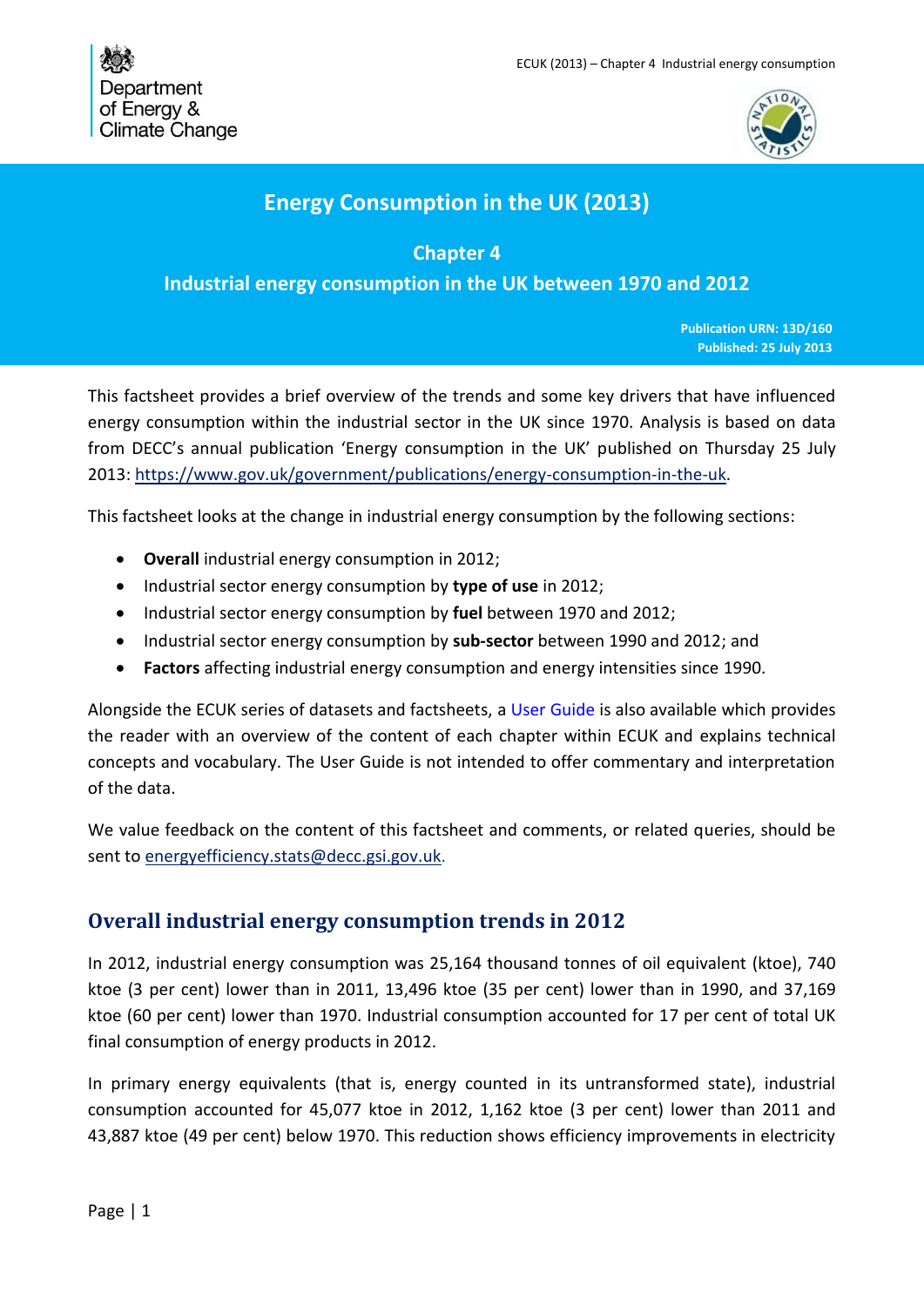

generation, changes in the structural nature of the industrial sector and efficiency of final use in industry during the transformation of primary into secondary fuels for final consumption.



### **Chart 1 Total industrial energy consumption, UK (1970 to 2012)**

*Source: DECC, ECUK Tables 4.01 & 4.02*

# <span id="page-1-0"></span>**Industrial sector energy consumption by type of use in 2012**

The range of fuels consumed within the industrial sector reflects the variety of uses. Chart 2 shows the purposes for which energy was consumed in the industrial sector (excluding unclassified use) in 2012.

Low temperature processes (which includes process heating and distillation in the chemicals sector, baking and separation processes in food and drink, pressing and drying processes in paper manufacture and washing, scouring, dyeing and drying in the textiles industry) accounted for 32 per cent of total energy consumption. High temperature processes (which include coke ovens, blast furnaces and other furnaces, kilns and glass tanks) contributed a further 17 per cent.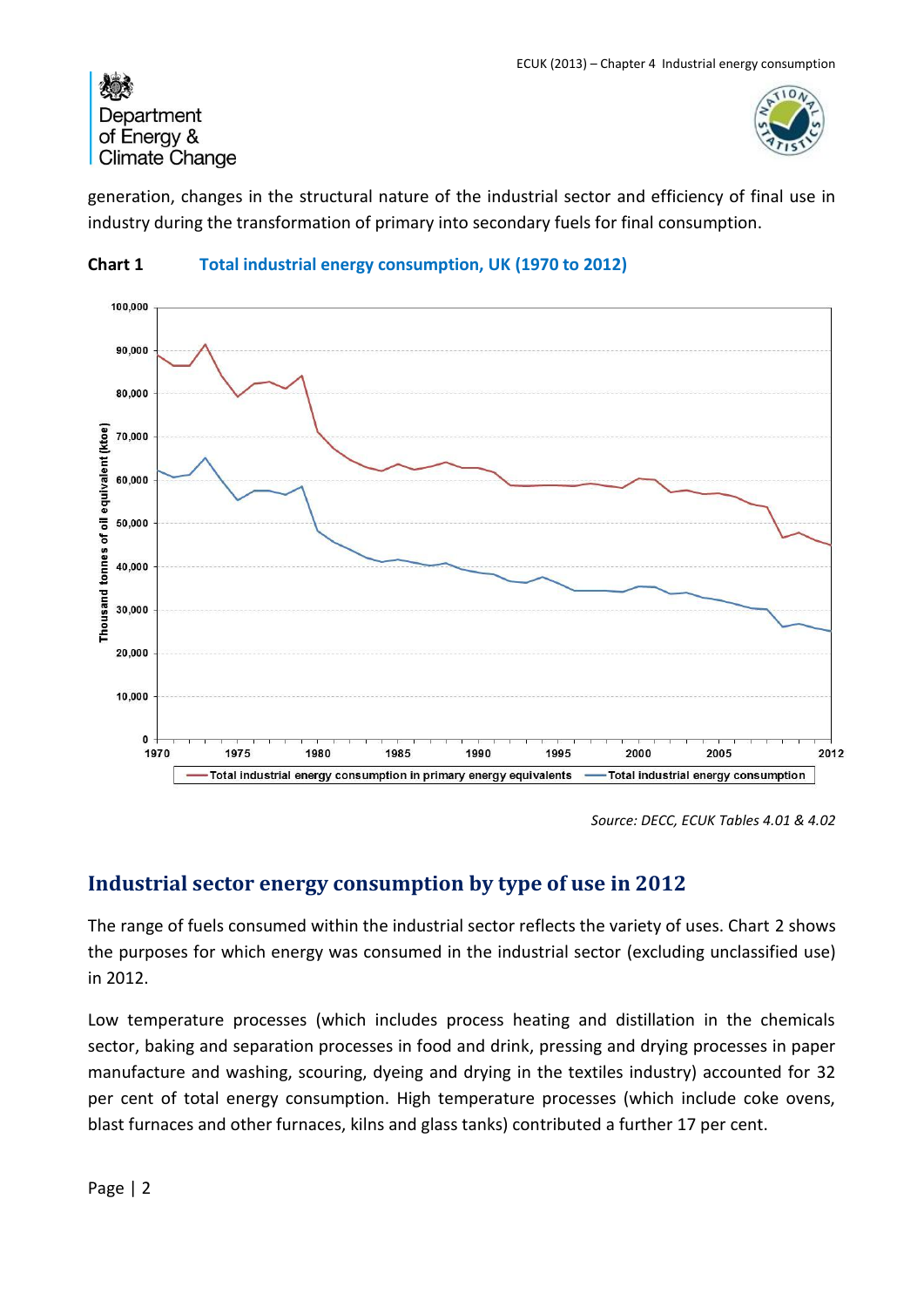

Overall, heat use (space heating, drying/separation, high temperature processing and low temperature processing) was responsible for 72 per cent of total industrial consumption.



## **Chart 2 Industrial consumption by type of use, UK (2012)**

*Source: DECC, ECUK Table 4.05*

# <span id="page-2-0"></span>**Industrial sector energy consumption by fuel between 1970 and 2012**

The fuel mix of the industrial sector has changed dramatically between 1970 and 2012, reflecting changes in the way that energy is used for different processes and sectors. Chart 3 shows the proportionate fuel use in the industrial sector since 1970.

The fall in consumption seen since 1970 primarily affected coal consumption (down by 92 per cent to 1,060 ktoe), coke and breeze consumption (down by 96 per cent to 401 ktoe) and petroleum consumption (down by 85 per cent to 4,261 ktoe – instigated by high oil prices in the 1970s). However, over this period, natural gas consumption increased from 1,788 to 9,520 ktoe (with a peak at 15,773 ktoe in 2000) and electricity use increased from 6,275 to 8,411 ktoe (with a peak at 9,976 ktoe in 2005). Electricity and gas together accounted for 72 per cent of industrial energy in 2012, compared with 18 per cent in 1970 and 57 per cent in 1990. Please note that energy consumed for transport purposes is not included.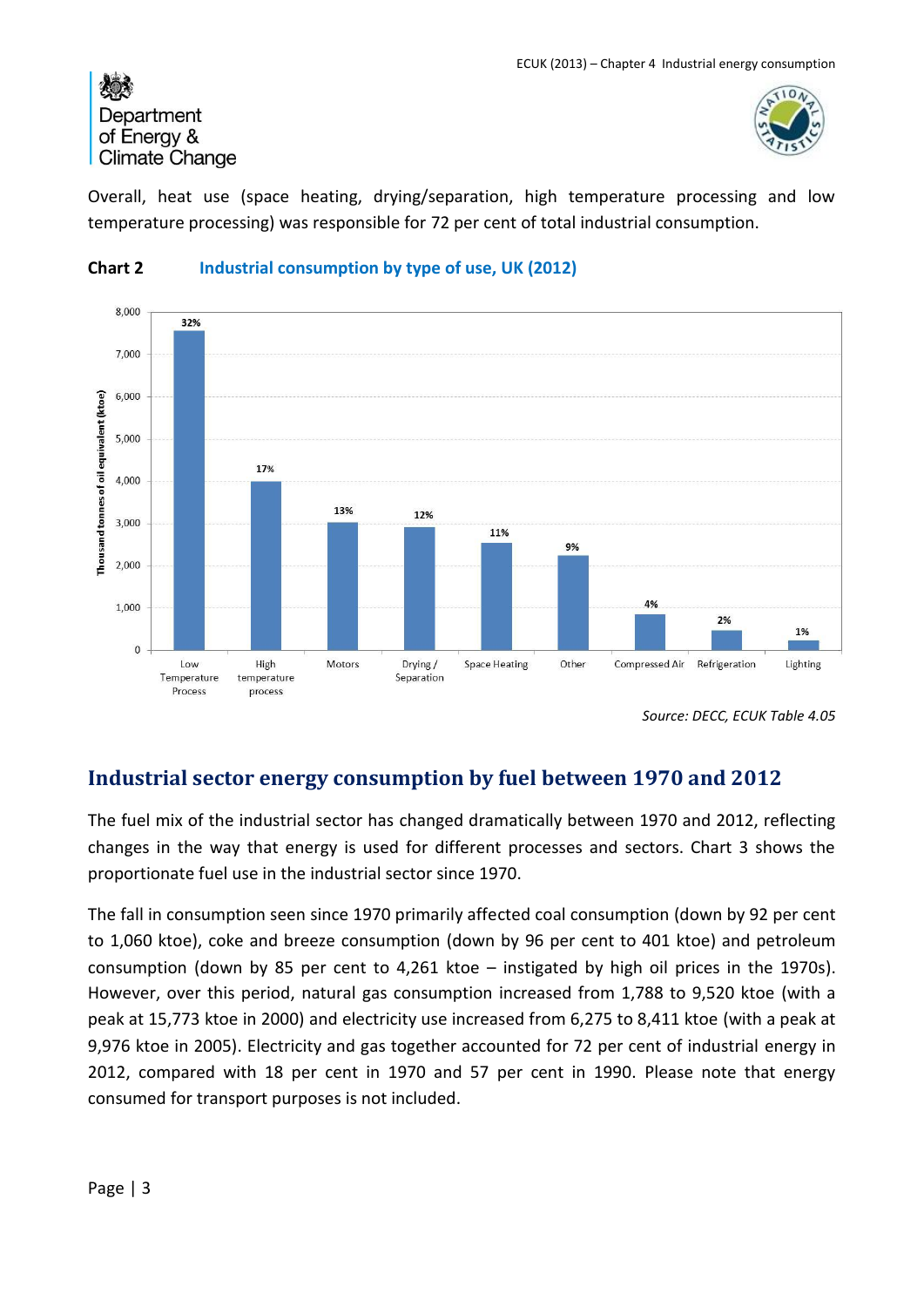



#### **Chart 3 Industrial consumption by fuel, UK (1970 to 2012)**

*Source: DECC, ECUK Table 4.02*

## <span id="page-3-0"></span>**Industrial sector energy consumption by sub-sector between 1990 and 2012**

In 2012, the largest consuming industrial sub-sector was the chemicals sector which was responsible for 4,102 ktoe (16 per cent of total industrial energy consumption). The food, drink and tobacco sector and the mineral products sector were the next largest, consuming 3,292 (13 per cent) and 2,612 (10 per cent) ktoe respectively.

All industrial sub-sectors saw decreases, of varying degrees, in final energy consumption between 1990 and 2012. The iron and steel sector saw the largest decrease falling by 83 per cent from 6,949 ktoe in 1990 to 1,196 ktoe in 2012. Over this period the iron and steel sub-sector moved from consuming 18 per cent of total industrial energy consumption in 1990 to 5 per cent in 2012. The construction sub-sector showed the second largest percentage fall at 72 per cent, reducing from 1,111 thousand tonnes of oil equivalent in 1990 to 312 in 2012. Chart 4 also highlights the growth in unclassified and other industries reflecting changes in industry. It should be noted that

Page | 4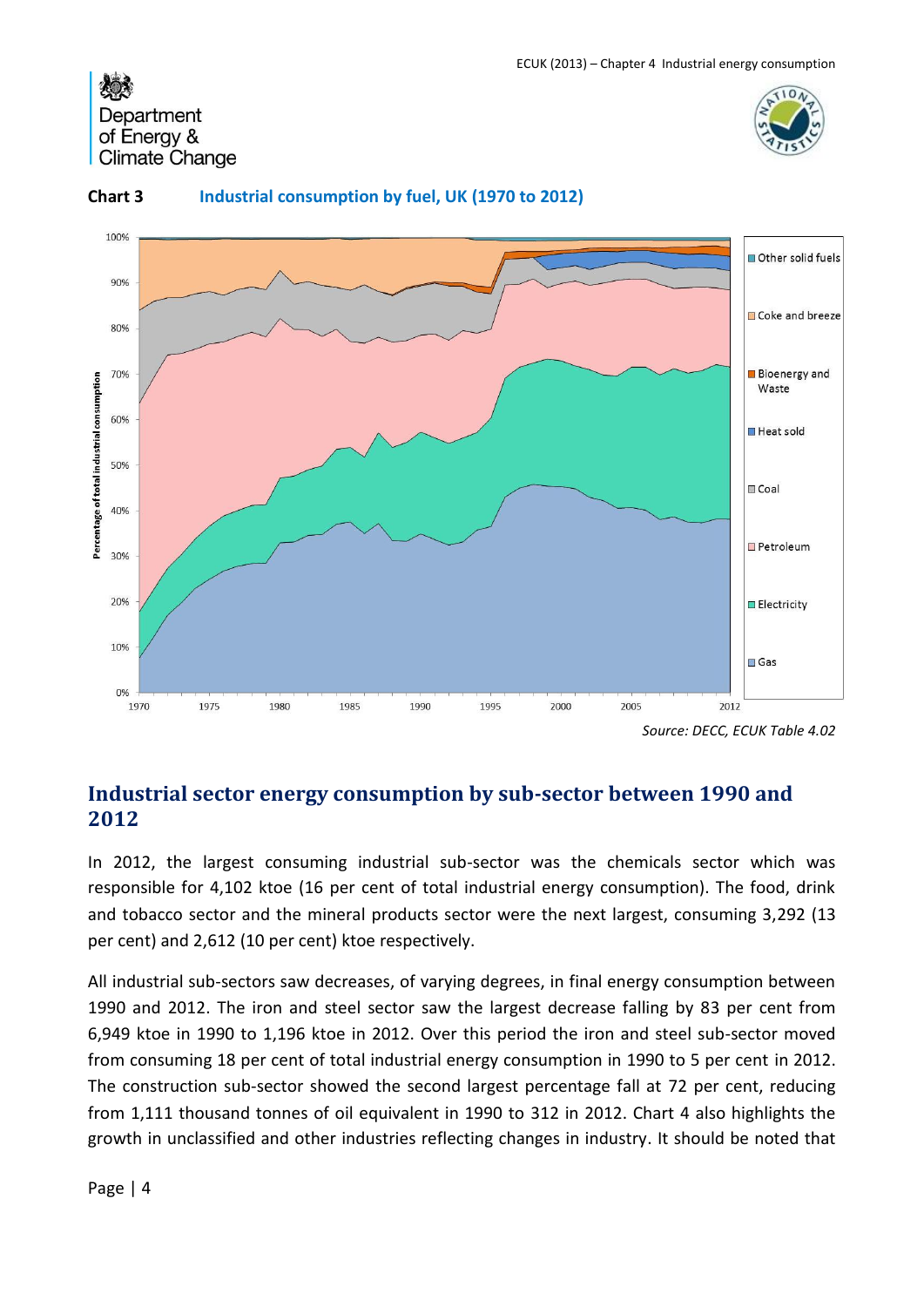

there is no sub-sector breakdown of solid biomass, and it has been included within the unclassified category.



#### **Chart 4 Industrial final energy consumption by sub-sector, UK (1990, 2000 and 2012)**

*Source: DECC, ECUK Table 4.03*

# <span id="page-4-0"></span>**Factors affecting industrial energy consumption and energy intensities since 1990**

Chart 5 shows that between 1990 and 2011, energy consumption in the industrial sector fell by 12.8 million tonnes of oil equivalent, a reduction of 33 per cent. It has been estimated<sup>1</sup> that if efficiency had remained at 1990 levels, an additional 13.9 million tonnes of oil equivalent would have been needed to produce the same amount of output. The main efficiency gains were in the iron & steel and chemical sectors where an additional 4.7 and 4.1 million tonnes of oil equivalent respectively would have been required to produce the existing output.

-

 $1$  For further details of the estimation please see Chapter 4 (page 20) of the User Guide, which can be accessed here: [https://www.gov.uk/government/organisations/department-of-energy-climate-change/series/energy-consumption](https://www.gov.uk/government/organisations/department-of-energy-climate-change/series/energy-consumption-in-the-uk)[in-the-uk.](https://www.gov.uk/government/organisations/department-of-energy-climate-change/series/energy-consumption-in-the-uk)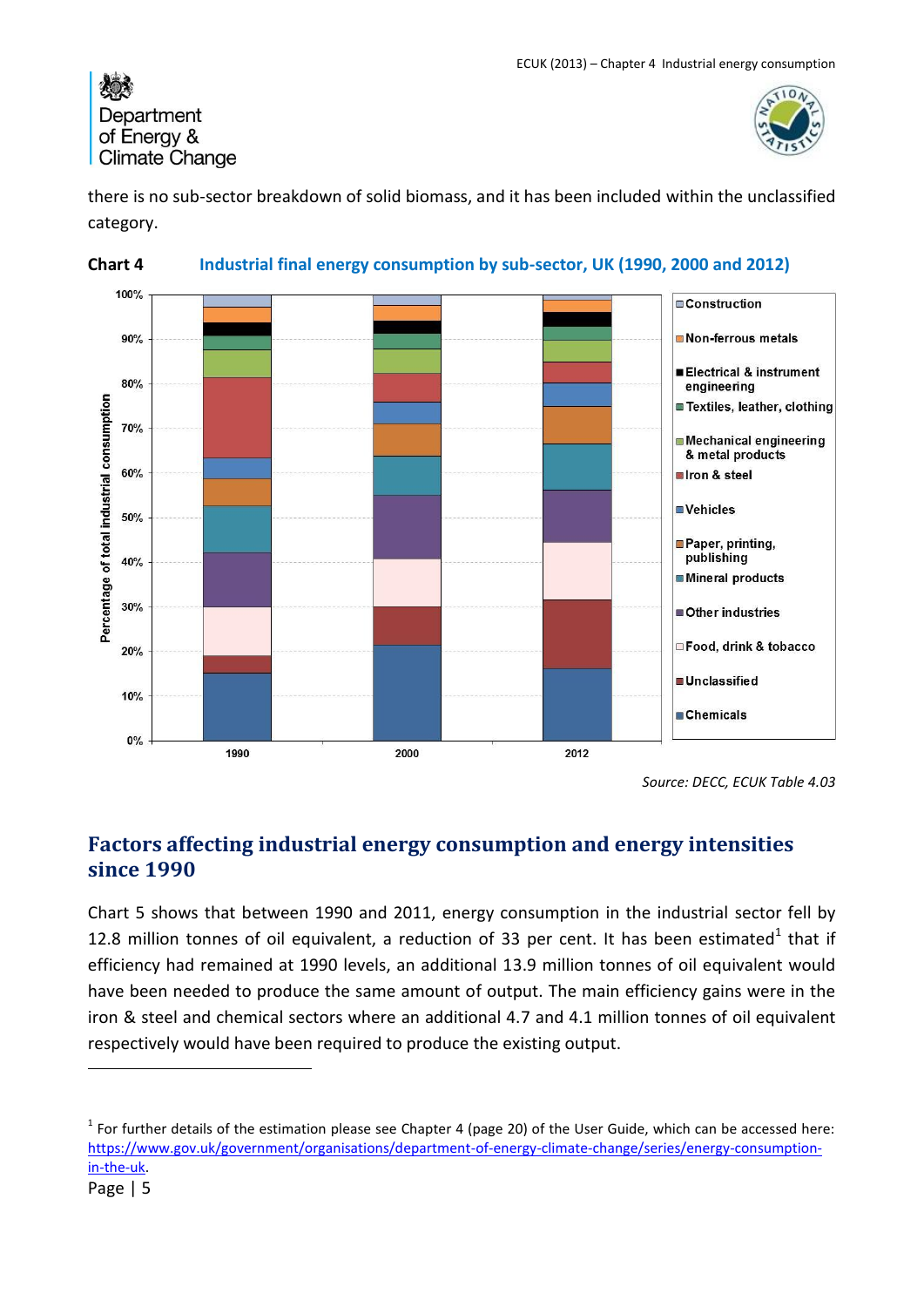





## **Chart 5 Factors affecting change in UK industrial energy use between 1990 and 2011**

*Source: DECC, ECUK Table 4.15*

Chart 6 shows energy intensities for selected industrial groups between 1990 and 2012. The chemical sector showed the largest improvement in intensity with rates falling 47 per cent compared to 29 per cent in the food, drink and tobacco sector and 12 per cent in the iron and steel sector.